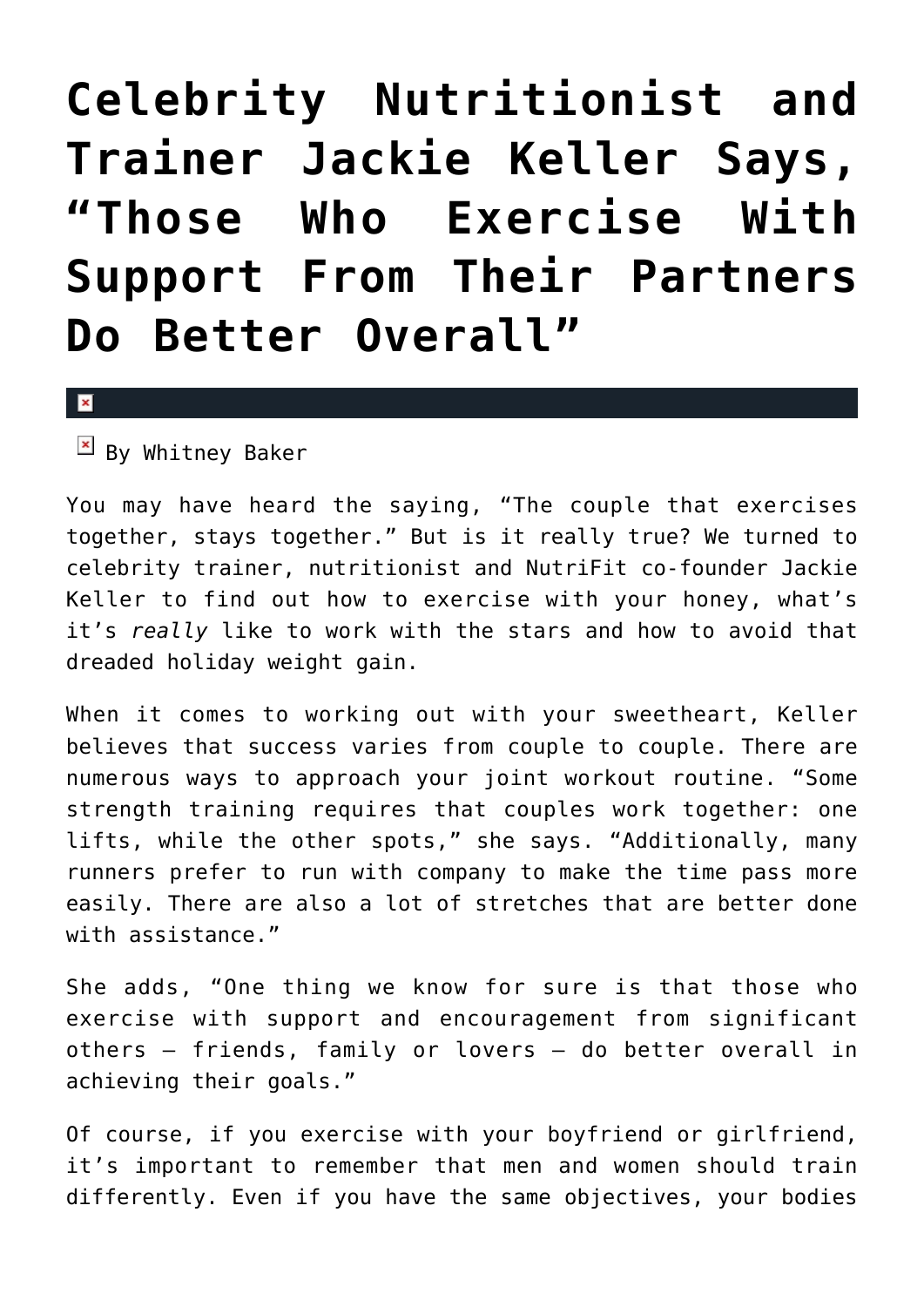will respond to cardio work and toning moves in unique ways. Of this dissimilarity, Keller shares, "With women, I will usually work on the process as much as the result. With men, it's usually the result that overrides any concerns about the process."

**Related Link:** [QuickieChick's Video Dating Tips: Why Hating](http://cupidspulse.com/quickiechicks-video-dating-tips-why-hating-your-body-is-destroying-your-relationship/) [Your Body is Destroying Your Love Life](http://cupidspulse.com/quickiechicks-video-dating-tips-why-hating-your-body-is-destroying-your-relationship/)

Keller, a licensed and certified wellness coach, nutrition educator and Le Cordon-Bleu-trained culinary expert, has worked with celebrities such as Angelina Jolie, Charlize Theron and Penelope Cruz. She has also trained celebrity couples including Zach Braff and Taylor Bagley, Eric Winter and Roselyn Sanchez, and Jake Gyllenhaal and Reese Witherspoon (before they split). Speaking about her experiences working with these famous twosomes, she says, "I have no complaints about our couples. They have been uniformly delightful. I think that having the support and participation from their significant other helps both of them with the process."

Given that celebrities need to look good for their job, they can tap into a deep level of determination that everyday people have a harder time grasping. "The public does not cut celebrities any slack, and they knew it when they chose that professional path," Keller explains. 'They don't fight the need to look good — they accept it and embrace it as part of the package."

Lately, we've all taken note of Matthew McConaughney's extreme weight loss for the upcoming film 'The Dallas Buyer's Club.' According to a recent news spot on 'Good Morning America,' he has lost nearly 25 percent of his total body weight. Despite the medical risks that come with this drastic weight loss, Keller believes that there is a healthy way to make these changes. She cites Anne Hathaway, who trimmed up for 'The Dark Knight Rises' by eating NutriFit meals three times a day for nearly a year, as an example. "She looked fantastic!," Keller